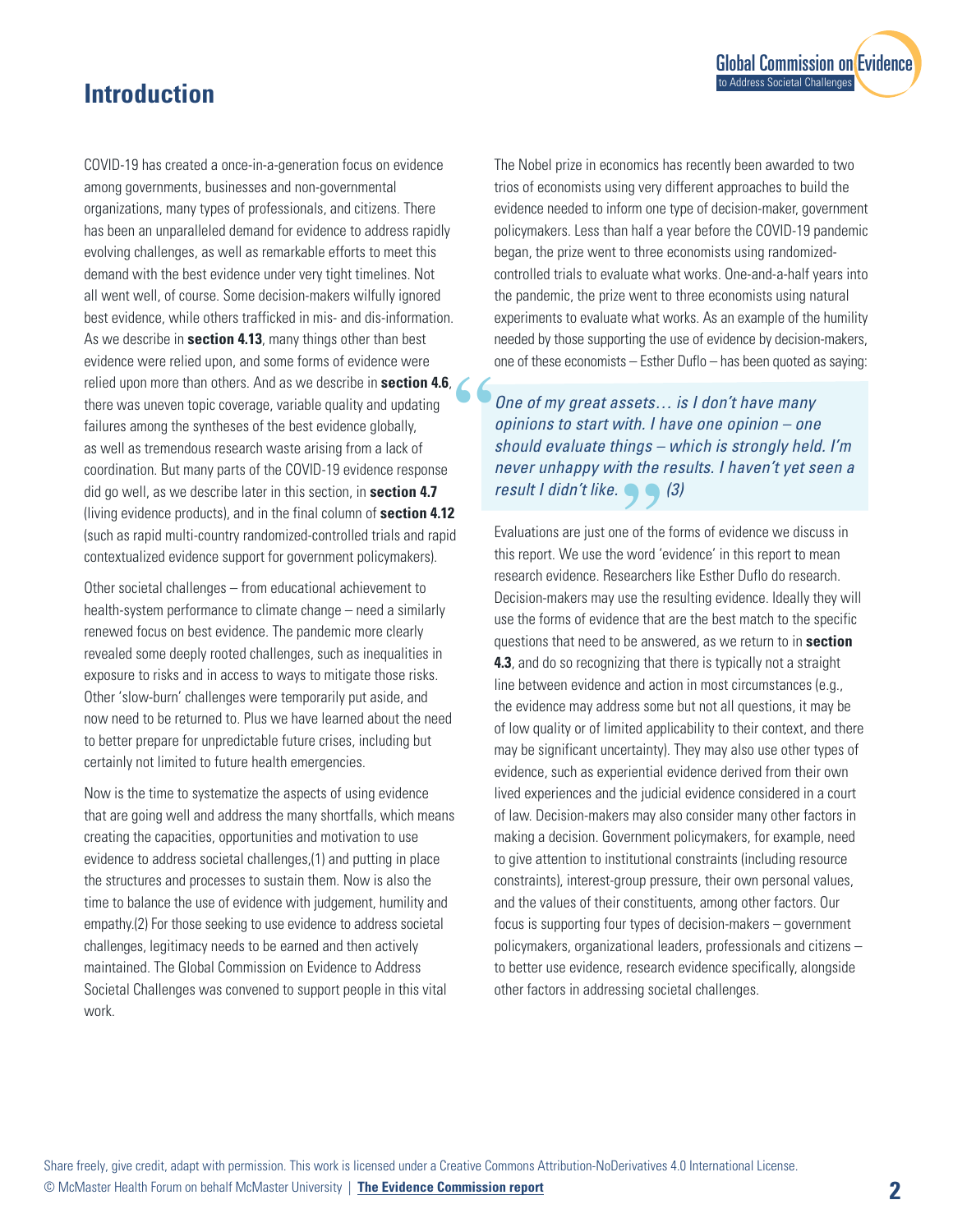Four stories drawn from the weekly magazine, The New Yorker, illustrate how these four types of decision-makers can use evidence to learn and improve, and how they may be able to learn better and improve faster.



## *Government policymaker, Mohamed Nasheed*

First, we have Mohamed Nasheed, the former president of the Maldives and the current speaker of its legislature, who faces a very strong motivation to address climate change: his country – an archipelago in the Indian Sea – will one day be fully underwater. An interview with him, conducted by Bill McKibben, describes his efforts to put in place climate-adaptation strategies in the Maldives while also advocating on behalf of the 48 Climate Vulnerable Forum countries to re-structure their countries' debts to free up the funds needed to implement these strategies.(4) Nasheed is keenly aware of the findings of the Intergovernmental Panel on Climate Change and the evidence it has generated about the dire future – or what some call the existential risk – his country faces. He needs to bring great judgement to his simultaneous pursuit of three goals: 1) convincing high-income countries to take dramatic action to slow down the rate of increase in man-made contributions to climate change and to allow his proposed debt re-structuring; 2) building climate resilience in his own country; and 3) preparing for the possibility that he will fail in his first two goals and his fellow citizens will one day have to leave a submerged archipelago. What is less clear from the story is where he can turn for evidence about, say, the climate-adaptation strategies he should be considering.



## *Organizational leader, Alvaro Salas Chaves*

Second, we have Alvaro Salas Chaves, the former head of several Costa Rican health organizations, who created many opportunities to improve the health of his fellow citizens, starting with his work in a very small clinic and culminating in his leadership of the country's social-security agency in the early 1990s. The author of this story, Atul Gawande, describes how Salas progressively shifted the health system from one where health workers 'reacted' to the patients who walked through the doors of clinics and hospitals  $-$  by treating whatever problem brought them in  $$ to one where a team of health workers assumed responsibility for the health of all patients in their local area. Each team organized themselves to proactively reach out to their patients (with more frequent contact among those with the greatest health and social needs) and to provide a range of effective services in each encounter.(5) Costa Rica's health outcomes improved dramatically as a result. Salas brought tremendous capacity for persuasion and an intense motivation to creating opportunities to 'institutionalize' this new approach. He seems to have combined this with judgement, humility and empathy. What is less clear from the story is where he drew insights about the effective services that teams need to deliver, but one can surmise that he would have been exposed to many guidelines from the World Health Organization (WHO) and its regional office, the Pan American Health Organization. Today he could search Health Systems Evidence to find the evidence for his 'population-health management' approach, the Cochrane Library to find evidence about effective services, and the WHO database of guidelines.



### *Professional, Denny Gioa*

Third, we have Denny Gioa, a former engineer with Ford, who drew on his professional capacity as an engineer to address automotive safety. He routinely drew on data analytics to decide when to propose that his company invest millions of dollars on the recall of cars of a particular model and year of manufacture. The author of this story, Malcolm Gladwell, begins with a joke about a priest, a doctor and an engineer, the moral of which is that the engineer was the only one to use his judgement to solve the problem, although he could have done so as well as display some of the empathy shown by the priest and doctor.(6) Gioa's experiences were somewhat similar. He had the capacity, opportunity and motivation to use data analytics and the judgement to apply them in solving the problem of which types of cars to recommend for recall. However, his rigour didn't stop public opinion from turning against large car companies when the public found out that the companies knew about rare events, like Pinto cars bursting into flame in a rear-end collision, and chose to do nothing. If we really wanted to improve automotive safety, one approach would be to ensure that engineers and other professionals have the capacity, opportunity and motivation to use both data analytics about the problem and syntheses of the best evidence about the full range of approaches to addressing the problem (including seat belts and speed limits), as well as the judgement, humility and empathy to convince others about the need to try new approaches, evaluate them, and make adjustments as need be.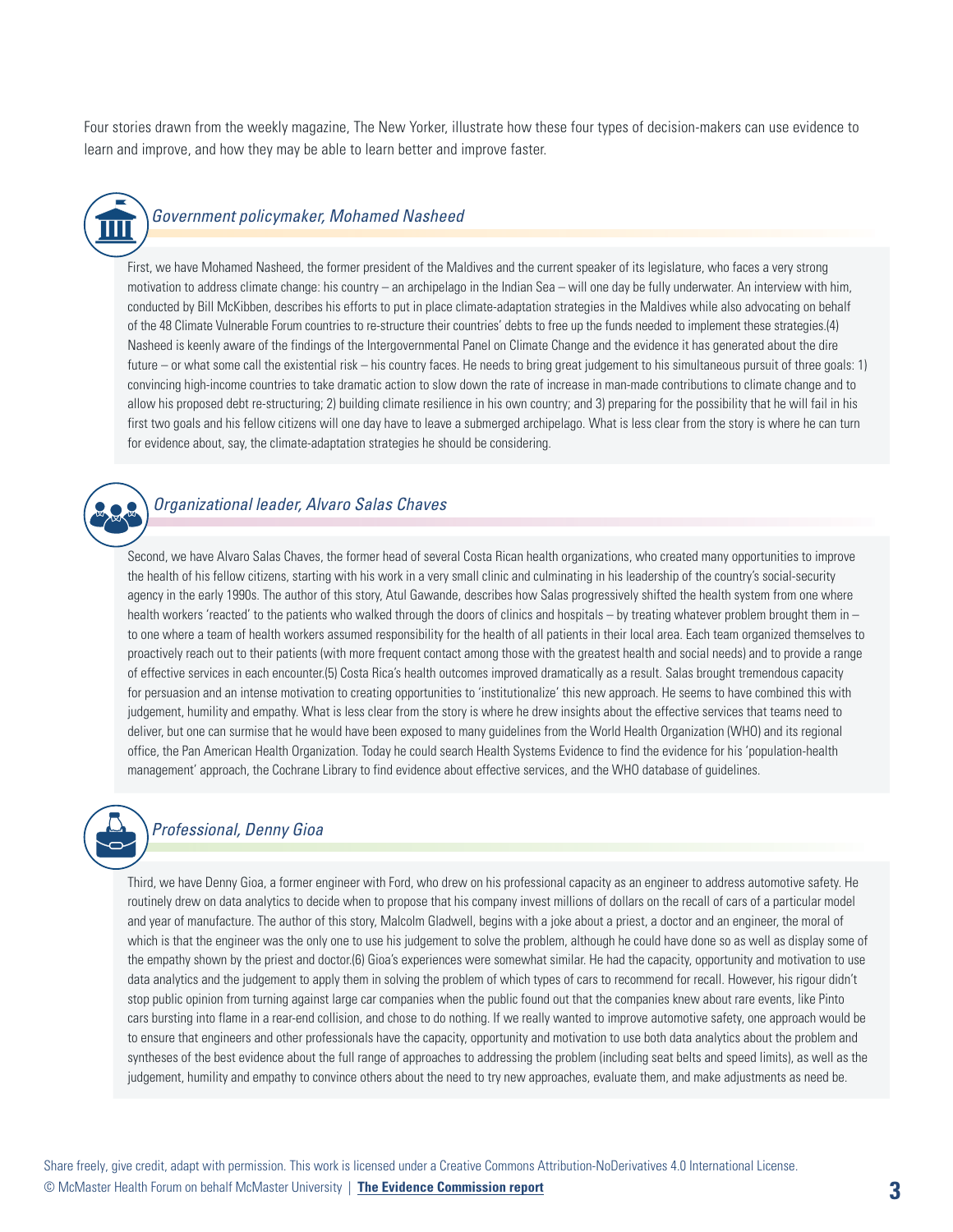

### *Citizen, Paula Kahumbu*

Fourth, we have Paula Kahumbu, a citizen leader, who draws on both her capacities as an ecologist and storyteller, and her motivation to get her fellow citizens to see themselves as stakeholders in conservation efforts. The author of this story, Jon Lee Anderson, describes how Kahumbu created the opportunity to put Kenyans at the centre of the action by developing and hosting a popular Kenyan television show – Wildlife Warriors – where she meets fellow citizens working to save endangered animals.(7) (As we explain in **section 3.6**, we use the term 'citizen' to keep the focus on the individual, and not to imply formal citizenship status as determined by a government.) Kahumbu speaks of her fellow citizens as heroes, campaign supporters, tree planters, park and forest defenders, and voters. To inform her choices about what stories to tell and what conservation strategies to pursue, she uses data analytics about endangered species and about court rulings on poaching. She also "look[ed] at what was working and what wasn't working in Kenyan conversation." Ideally she could complement such 'local' evidence with syntheses of the best evidence globally about what strategies and combination of strategies offer the greatest promise. These might range from very upstream strategies like human-population planning to mid-stream strategies like natural-resource management (e.g., maintaining parks, limiting logging, restricting sprawl, and limiting fencing), infrastructure planning (e.g., carefully locating new power lines, rail lines and roads), Indigenous communities support (e.g., enabling win-win leasehold agreements with conservation groups and private safari companies), and wildlife support (e.g., enforcing bans on poaching and ivory sales).

As these stories illustrate, our current approach to societal challenges and ways to address them relies on learning in ad hoc ways over long periods of time. We need to transition to a new approach that involves using evidence systematically and transparently to rapidly learn and improve. The COVID-19 pandemic showed us that we can do this:

- $\bullet\,$  we learned that elimination could be pursued as a goal  $-$  as was done in Australia and China, among other countries – if the political, geographic and pandemic conditions were right (and that this could change, as it did with the Delta variant)
- we learned that aerosols are a key mode of transmission, and that masks and ventilation can help to prevent transmission (see [bit.ly/3HiGuIT](http://bit.ly/3HiGuIT))
- we learned that the risk of transmission from children to children and from children to adults in primary school and daycare settings is low when infection prevention and control procedures are in place (for a living rapid review on the topic, see [bit.ly/3c7BOr1](http://bit.ly/3c7BOr1))
- we learned that steroids can reduce deaths in hospitalized patients (for a living guideline about drug treatments, see [bit.ly/3DehxMf](http://bit.ly/3DehxMf))
- we learned that vaccines can prevent transmission, infection, severe disease and death, including for new variants (for COVID-END living evidence synthesis #6, which is updated every two weeks, see [bit.ly/3FfPOeX](http://bit.ly/3FfPOeX))
- we learned that inequities were made worse within and across countries, and that we need to pay particular attention to the most vulnerable, such as those living in long-term care homes and those facing financial and housing insecurity.

Emerging guidance (e.g., we don't yet know enough, but wash your hands well in the meantime) was superseded by replacement guidance (e.g., we now have a lot of evidence indicating that masks reduce transmission), as it should. The above list may also change, as it too should.



As one of our commissioners suggested in a call, picture a 2\*2 table created by a Y axis denoting using (or not using) best evidence and an X axis denoting being able (or not able) to rely on self-correcting systems that ensure that effective practices

emerge. The commissioner argued that many doctors are typically in the top right quadrant of this 2\*2 table. They use rigorously developed clinical-practice guidelines (best evidence) and they also observe whether their patients are responding to the treatment recommended by the guideline. The latter may often be wrong, but it powerfully complements the former. Soldiers are more commonly off to the right along the X axis. They cannot use rigorous evaluations in the way doctors do, but  $-$  sadly  $$ they observe very quickly whether they are accomplishing their objectives. Many types of decision-makers can neither draw on best evidence in their area of work nor rely on self-correcting systems. Beliefs about effective approaches may be held, sometimes very strongly, but these beliefs are neither subjected to rigorous testing nor subjected to self-correcting systems that have proven themselves to be highly reliable.